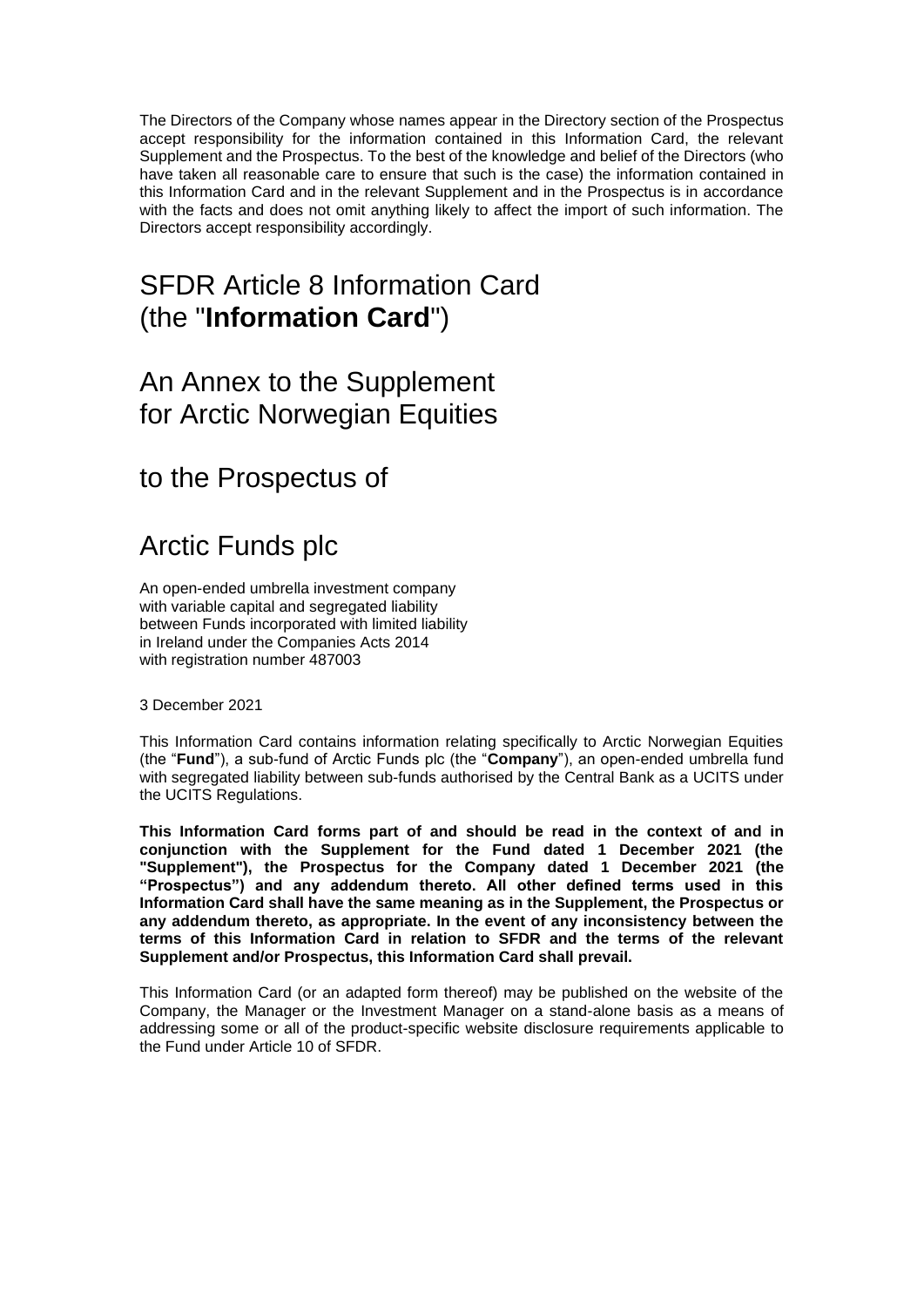#### **1. BACKGROUND**

This Information Card has been prepared for the purpose of meeting the specific financial product level disclosure requirements in SFDR (specifically, the disclosure requirements applicable to an ESG Oriented Fund under Article 8 of SFDR) and the Taxonomy Regulation.

Please refer to the section of the Prospectus entitled "Sustainability Related Disclosures" for further information.

### **2. ARTICLE 8 CLASSIFICATION**

The Company considers that the Fund meets the criteria in Article 8 of SFDR to qualify as an ESG Oriented Fund and has prepared this Information Card to make the associated disclosures as considered further above.

The Company reserves the right to reassess this classification at any time and shall keep this classification under review pending finalisation of the regulatory technical standards ("**RTS**"). It is expected that this Information Card will be reviewed and updated once the relevant RTS come into effect.

If the Company determines at any future point that the Fund does not meet the criteria to qualify as an ESG Oriented Fund, this Information Card shall be updated or withdrawn as appropriate in accordance with the revised classification of the Fund.

### **3. ARTICLE 8 DISCLOSURES**

| <b>Disclosure</b><br><b>Requirement</b><br>and SFDR<br>source<br>reference                                                              | <b>Disclosure</b>                                                                                                                                                                                                                                                                                                                                                                                                                                                                                                                                                                                                                                                          |
|-----------------------------------------------------------------------------------------------------------------------------------------|----------------------------------------------------------------------------------------------------------------------------------------------------------------------------------------------------------------------------------------------------------------------------------------------------------------------------------------------------------------------------------------------------------------------------------------------------------------------------------------------------------------------------------------------------------------------------------------------------------------------------------------------------------------------------|
| Information on<br>how the<br>environmental<br>and/or social<br>characteristics<br>promoted by the<br>fund are met<br>(Ariticle 8(1)(a)) | The Investment Manager follows The Norwegian Government Pension<br>Fund Global's socially responsible investments (SRI) policy by taking<br>ethical, environmental and social issues into account in its management<br>of the Fund. In practice, this means that the Investment Manager invests<br>with a view to:<br>promoting good corporate governance and greater awareness of<br>social and environmental issues among companies in which the<br>Fund has holdings;<br>promoting<br>sustainable<br>development<br>economic,<br>in.<br>an<br>environmental and social sense; and<br>avoiding investments in companies which engage in grossly<br>unethical activities. |
| No sustainable<br>investment<br>objective                                                                                               | This Fund does not have Sustainable Investment as its objective.                                                                                                                                                                                                                                                                                                                                                                                                                                                                                                                                                                                                           |
| Assessment of<br>the Index in the<br>context of the<br>Fund's<br>environmental<br>and/or social                                         | The benchmark against which the Fund's performance is measured is a<br>mainstream index and does not take account of ESG factors and is<br>not consistent with the environmental<br>and/or<br>therefore<br>social<br>characteristics promoted by the Fund.                                                                                                                                                                                                                                                                                                                                                                                                                 |